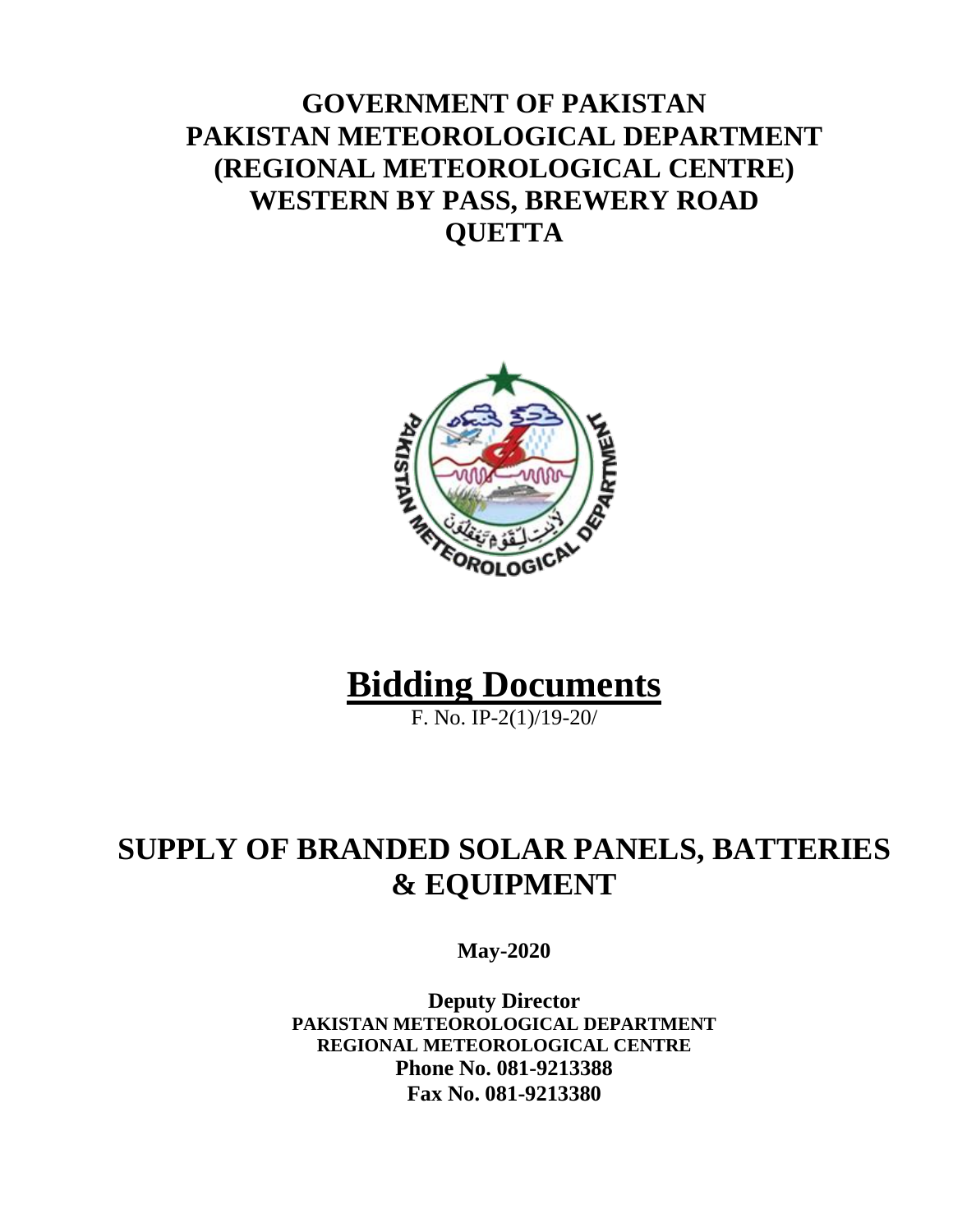**Tender Notice**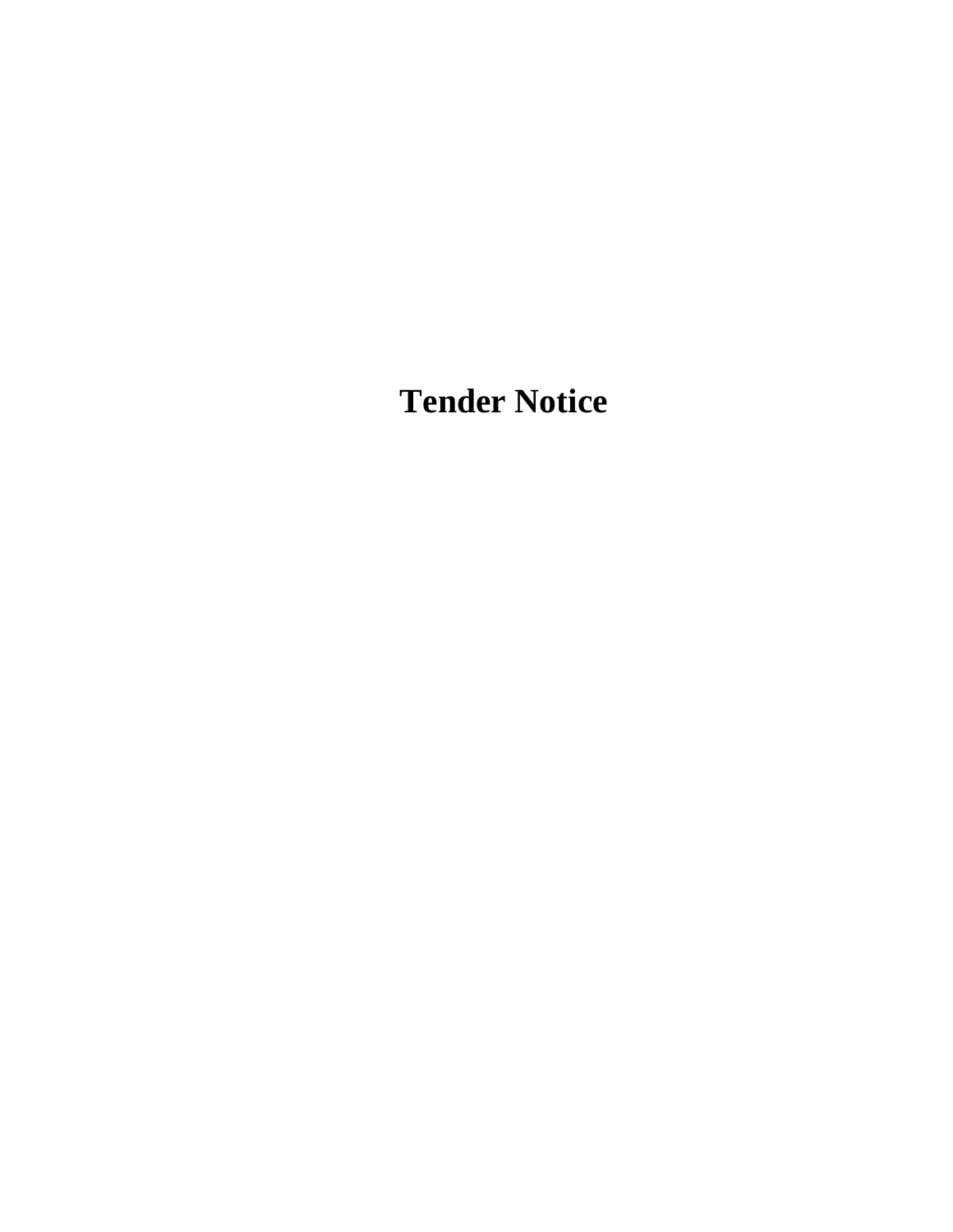#### GOVERNMENT OF PAKISTAN **PAKISTAN METEOROLOGICAL DEPARTMENT** REGIONAL METEOROLOGICAL CENTRE WESTERN BY PASS, BREWERY ROAD **QUETTA**

No. IP-2(1)/ 2019-20 Dated, the 07<sup>th</sup> May, 2020.

## **TENDER NOTICE**

Sealed Tenders are invited on **F.O.R basis** from reputed Suppliers / Authorized Dealers registered with Income and Sales Tax Departments (with complete address & contact numbers) for supply of the following items:

| S. No. | <b>Items</b>            | Quantity | Closing Date $\&$<br><b>Time</b> | <b>Opening Date</b><br>& Time |  |
|--------|-------------------------|----------|----------------------------------|-------------------------------|--|
| 1.     | Solar Panel             | 10       |                                  |                               |  |
| 2.     | <b>Batteries</b>        | 10       |                                  | 21-05-2020<br>11:30 PST       |  |
| 3.     | Solar Charge Controller | 10       | 21-05-2020                       |                               |  |
| 4.     | Solar fan (Pedestal)    | 12       | 11:00 PST                        |                               |  |
| 5.     | <b>LED Bulb</b>         | 40       |                                  |                               |  |
| 6.     | Solar Cable             | 02       |                                  |                               |  |
| 7.     | Solar Cable             | 02       |                                  |                               |  |

#### **Terms and conditions:**

- 1) Separate tender for each items as per given technical specifications under sealed cover clearly written the name of items on the envelope should reach this office on or before the above mentioned date up to 11:00 PST.
- 2) Department reserves the right to accept or reject any items or all tender as per PPRA rules.
- 3) Incomplete or late received offer will not be considered.
- 4) Quoted prices should be item wise and inclusive of all taxes.
- 5) The tender must accompanied with a Pay order of 2% earnest money including all taxes (refundable) in favour of Director, Regional Meteorological Centre, Quetta.
- 6) Tender documents (free of cost )can be downloaded from websites: [www.ppra.org.pk](http://www.ppra.org.pk/) or [www.pmd.gov.pk](http://www.pmd.gov.pk/)

**(Wash DevKhatri)**

*Deputy Director* Regional Meteorological Centre Western Bypass, Brewery Road, Quetta. Ph: 081-9213388, Fax: 081-9213380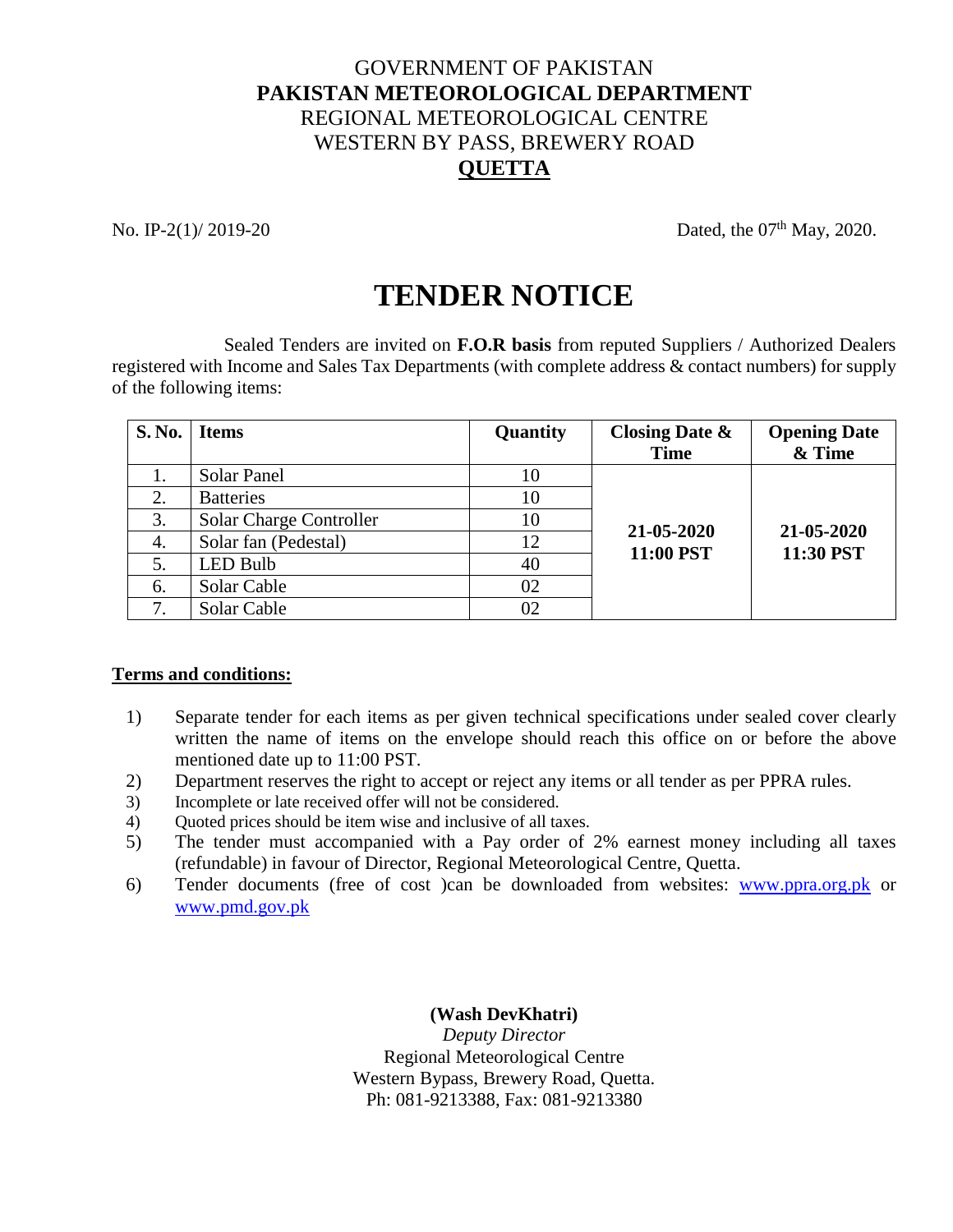**Section 1**

**Detailed Description**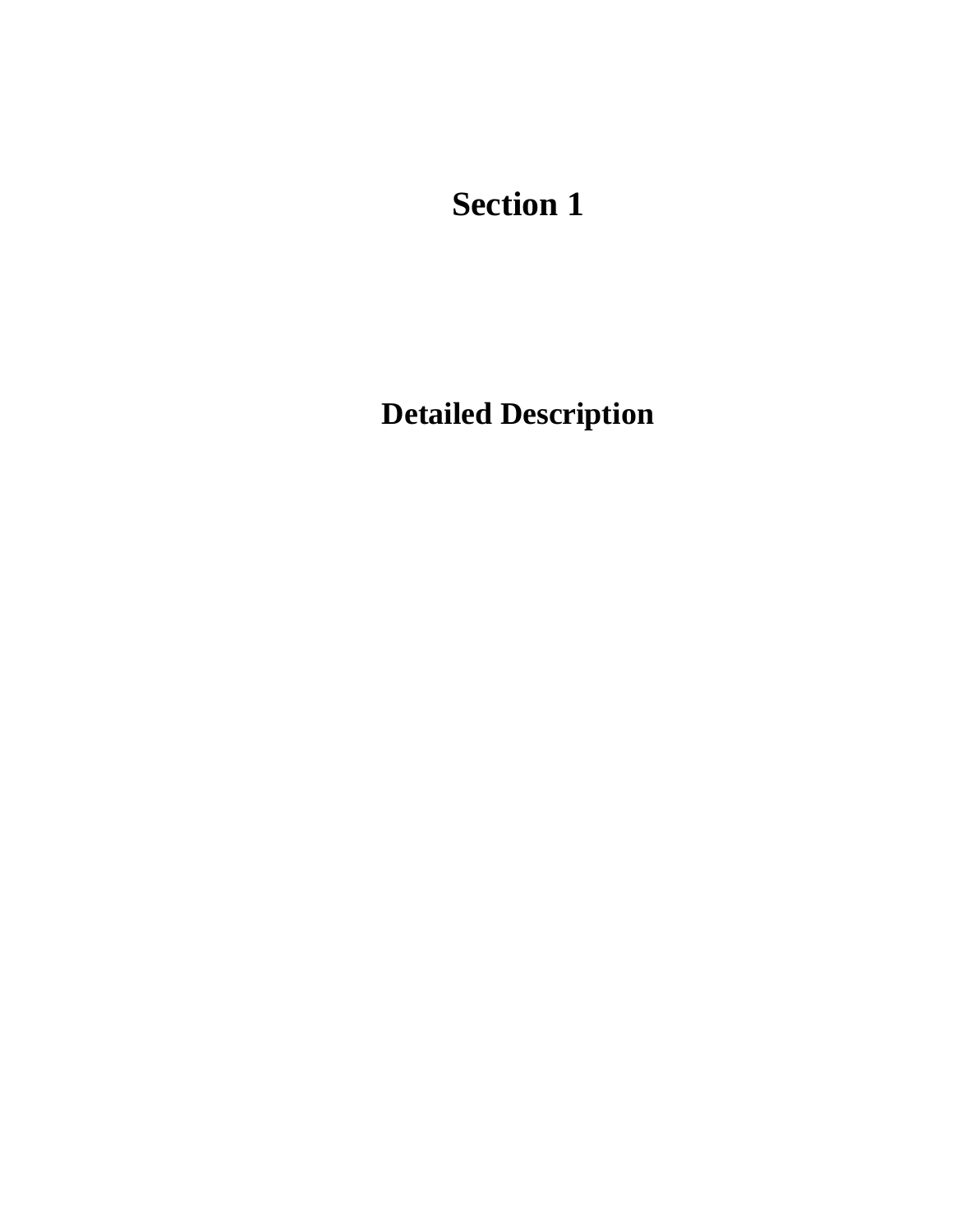# **Plant and Machinery**

| <b>S. No.</b> | <b>Items</b>                  | <b>Technical Specifications</b> | E/U        | Qty |
|---------------|-------------------------------|---------------------------------|------------|-----|
| 1.            | <b>Solar Panel</b>            | 150W, Germany or Equivalent     | <b>Nos</b> | 10  |
| 2.            | <b>Batteries</b>              | AGS 195 Ah (Exide-HP)           | <b>Nos</b> | 10  |
| 3.            | Solar<br>Charge<br>Controller | China                           | <b>Nos</b> | 10  |
| 4.            | Solar fan (Pedestal)          | 12v                             | <b>Nos</b> | 12  |
| 5.            | <b>LED Bulb</b>               | 12v                             | <b>Nos</b> | 40  |
| 6.            | Solar Cable                   | 70/76                           | <b>Nos</b> | 02  |
| 7.            | Solar Cable                   | 210/70                          | <b>Nos</b> | 02  |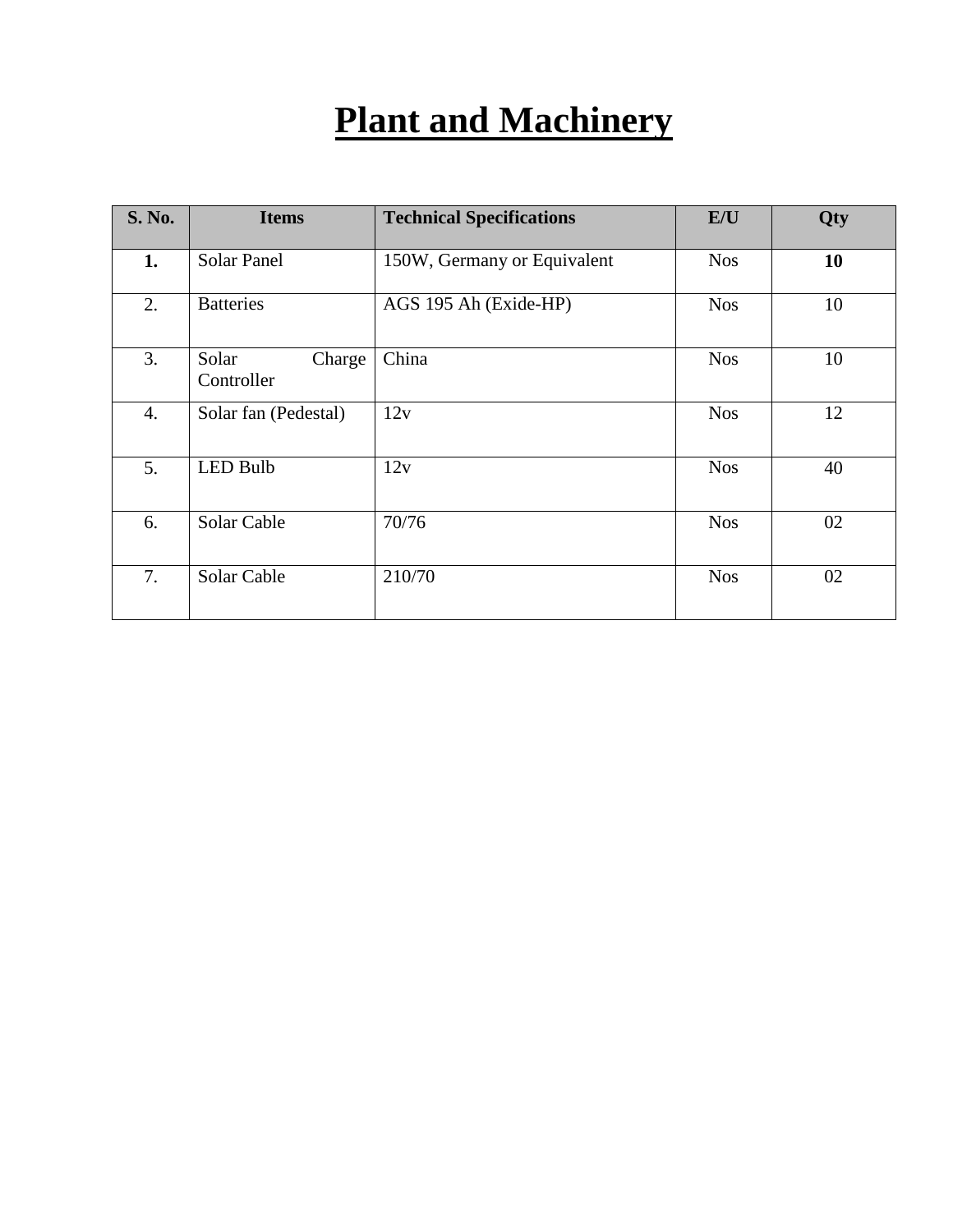#### **FORM OF QUOTATION Plant and Machinery**

| S.<br>No. | <b>Items</b>                  | <b>Technical Specifications</b>             | E/U        | Qty | <b>Unit Price</b><br>(with<br>GST) | <b>Extended</b><br><b>Price</b><br>(with<br>GST) |
|-----------|-------------------------------|---------------------------------------------|------------|-----|------------------------------------|--------------------------------------------------|
| 1.        | <b>Solar Panel</b>            | 150W,<br>Germany<br><b>or</b><br>Equivalent | <b>Nos</b> | 10  |                                    |                                                  |
| 2.        | <b>Batteries</b>              | AGS 195 Ah (Exide-HP)                       | <b>Nos</b> | 10  |                                    |                                                  |
| 3.        | Solar<br>Charge<br>Controller | China                                       | <b>Nos</b> | 10  |                                    |                                                  |
| 4.        | Solar<br>fan<br>(Pedestal)    | 12v                                         | <b>Nos</b> | 12  |                                    |                                                  |
| 5.        | <b>LED Bulb</b>               | 12v                                         | <b>Nos</b> | 40  |                                    |                                                  |
| 6.        | Solar Cable                   | 70/76                                       | <b>Nos</b> | 02  |                                    |                                                  |
| 7.        | Solar Cable                   | 210/70                                      | <b>Nos</b> | 02  |                                    |                                                  |
|           |                               |                                             |            |     |                                    |                                                  |

To be printed on vendor/firm letter pad.